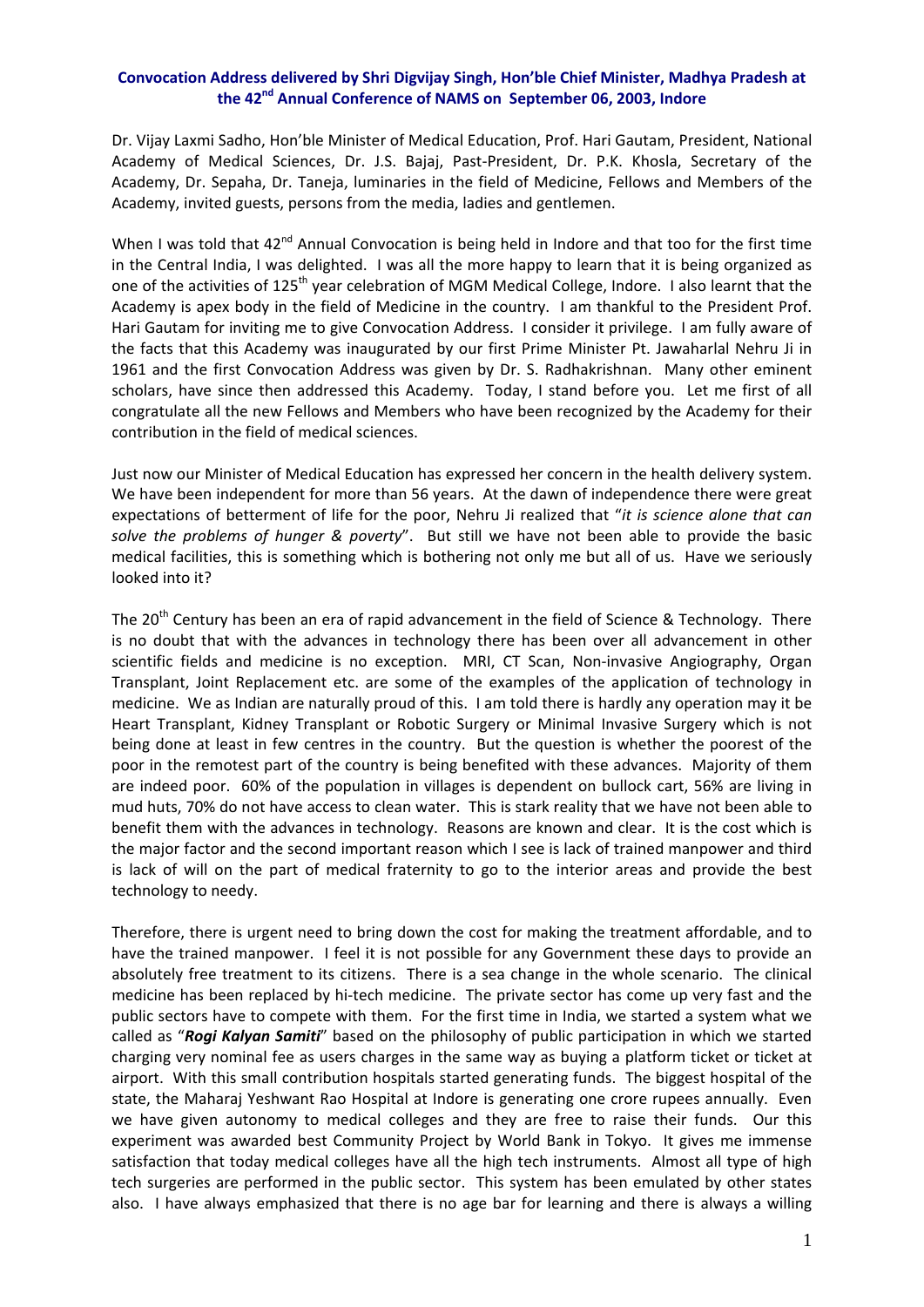teacher available. Therefore, in our state we have made it compulsory for our Assistant Surgeons to go to the Medical Colleges periodically for upgrading their knowledge and to learn the new techniques. The Academy can play a very important role in spreading such success stories.

Besides this by coordinating with other bodies it can help to find out the best mode of treatment which should be appropriate to our social customs, our needs and based on our economy. What may be true for the Western world may not be suitable to our people. Technology transferred will be second rate technology not suiting to us. Similarly, in the standard of Medical Education much is to be desired. The reasons are not hidden. New Medical Colleges are coming up but here is serious scarcity of teachers in non-clinical and para-clinical subjects. The Academy in coordination with Medical Council of India should seriously look into this and the whole syllabus and curriculum need to be reviewed. I feel there is a scope for an integrated medicine. Who will deny that there are many good remedies in Ayurveda and other therapies? I understand there are 56 types of therapies available in the world.

One thing which is bothering me is the research. We have stopped thinking and only repeating what has already been searched and then we research. Prof. C.V. Raman, Meghnad Saah, Dr. Jagdish Chandra Bose, Dr. Vikram Sarabhai, Homi Bhabha and our own President, Dr. Kalam are the examples who made significant contribution of original research with very little tools of research. The famous medical men of 19<sup>th</sup> Century like Sir Astley Cooper, Jenner, Addison and many others whose contribution in basic research is know to all of you were real thinkers.

Shri N.A. Palkiwala wrote in his famous book "*We the people*" that Indian brain is the best in the world and I fully agree. Being a technocrat myself and having met and known many professionals I am convinced that Mr. Palkiwala wrote. Why, then we are not able to progress and become number one in the world.

If we honestly do an introspection we would realize that we are indisciplined people. Our's individualistic society. We are not responsible citizens. When I say this I do not want to spare the politician. As a leader we have to set example to provide the right leadership.

We talk about the scarcity of funds for research. I don't deny that the funds are not required for research. If we compare the funding for research from the Western world, funding for medical research in this country is a pea nut. Looking into this and to encourage the research we have set up a Council for scientific research. The main objective of the Council is to encourage good and genuine research. At the centre there are many big institutions like ICMR, CSIR, and DST which are suppose to fund the research projects. But there is general impression that most of the funds are used by few bigger institutions in the country. It does not percolate down to the state level and particularly to medical colleges. Every state has its own problem. We have a big tribal population and they have there own medical problems, we had very big gas tragedy. Many people are still suffering from respiratory diseases, lathyrisim in Rewa division, Silicosis in Khargone district, Thalasaemia in Indore and Sickle Cell disease in Jhabua are some of the problems of our state which need immediate attention of medical world and similarly other states have their own problems. Academy can play an important role.

It is also interesting to note that inspite of all what I have said the country is progressing but not the way it should have progressed. The world is watching us and they know India has all the potential to be a big economic power.

Allen Toffler in his book has written that *"Power does not stay at one place. May it be a money power, muscle power, or knowledge power. It just keeps shifting."*

Kim Woo Chung of Korea, the owner of the Daewoo Group of Industries in his autobiography has mentioned that power keeps shifting. The economic power shifted from India to Middle East, from there to Roman Empire and then to Anglo Saxson and from there to United States of America and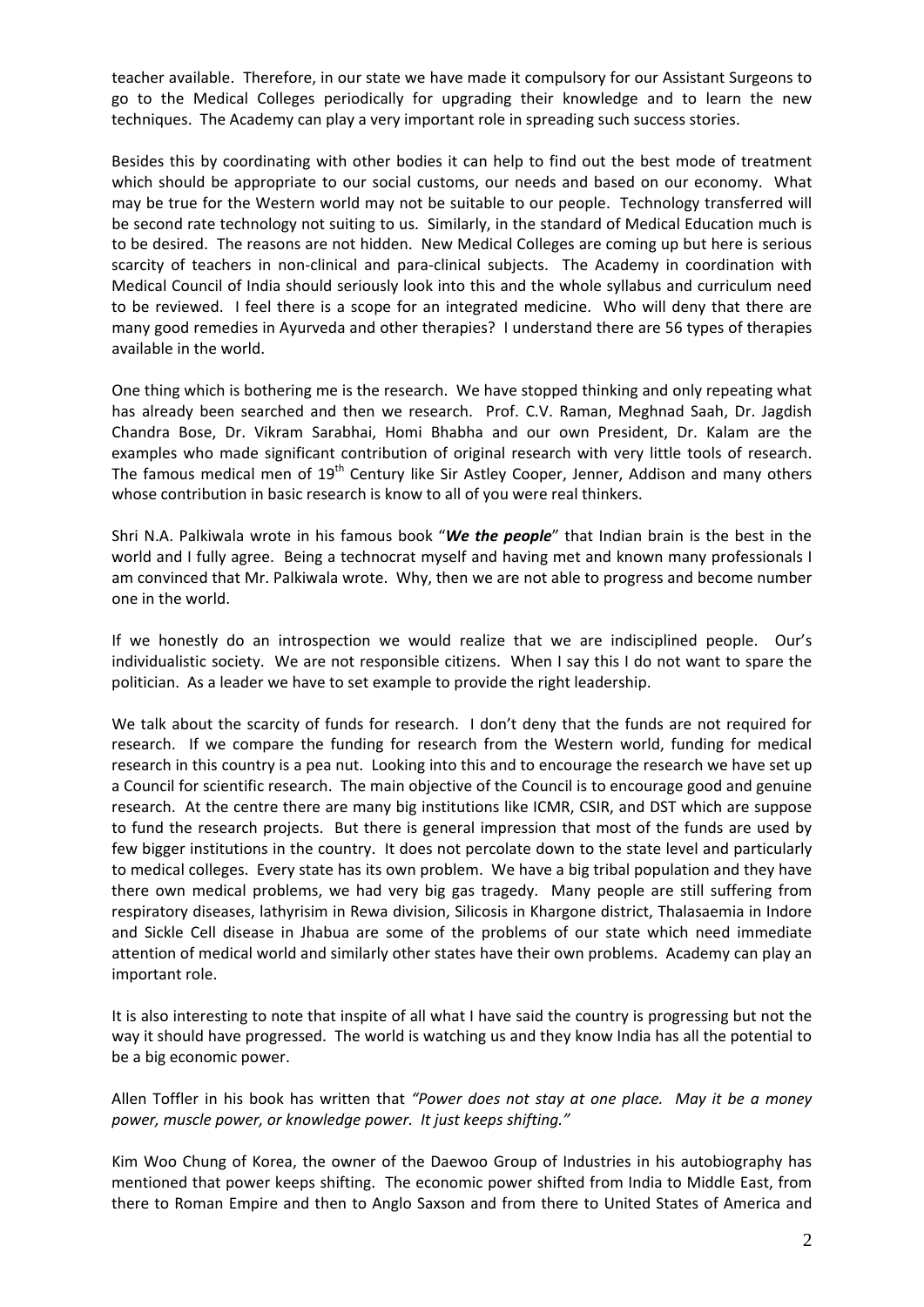then if shifted to Japan and now to Korea and of course the next halt is going to be India. The future of this country is bright. Our youth is intelligent, inquisitive, full of verve and zeal and enthusiasm. They have their own mind and they think for themselves. All we have to do is to make them think for the country first and then for themselves.

I was told that yesterday Academy held in Continued Medical Education Programme on "*Medical Services in Geriatric Age in the New Millennium*". A very relevant theme because life expectancy is now over 64 years which was less than 30 years in 1920. The elder lies, besides family and psychological support need immediate medical care. The medical advances have brought in the new hope and new life. A visually impaired is out of the hospital in couple of hours after pheco operation, a totally disabled persons with arthritis of joint are up and above and pain free with the joint replacement. The fracture are fixed immediately, the newer drugs take care of weak bones. For this you all deserve congratulations because a country who takes care of elderly population and use their wisdom is a rich nation indeed.

For taking care of the higher education and its monitoring there is University Grants Commission which is also a funding agency to the universities. For medical colleges there is MCI which is supposed to control the standard of medical education in this country. But there is no funding. The medical colleges in public sector are entirely dependent on Government. Can we not have a "*Medical Grant Commission*" like UGC we can strictly implement the norms only if we are funding that particular institution.

Whereas we are now producing a large number of medical personnel but in case of para-medicals we have to cut a sorry figure. Looking into this we are the first state in India to constitute a Paramedical Council under the Act of Legislature. The country needs trained technicians, physiotherapists and nurses for a better health delivery system.

Our medical colleges are running para‐medical courses and the students are getting employed and proving a useful pillar in the society as they have full filled a big void which was being felt for long. At the same time, I wish to emphasize the need for community participation in health care programme. I am sure you all are aware of Dr. Raj Arole work at Jamkhed. He brought down infant mortality rate to 20/1000.

I urge upon the National Academy to start such specialty Academies like Cardiology, Orthopedics, Ophthalmology which should hold a high level refresher courses for the medical teachers. These medical courses should be compulsory and the teachers should pass these courses through examination. Those who pass these courses should only be considered for a higher position and should be considered for promotion.

Doctors are intellectuals and extremely good in their profession. But not necessarily they are good administrators too. Dr. Bajaj, Dr. Hari Gautam and few of those who are sitting here may be exception. Having realized that a teacher of today will be administrator of tomorrow, we have started short courses for doctors in finance, administration & hospital management and other administration duties at our State Academy of Administration at Bhopal. But it is far from satisfactory.

I would plead to the Academy to work out minimum requirement for the doctors, the level of management training, and monitoring of their performance. This will help the Government to run the institution more effectively and efficiently.

In the end I leave you with a question which India are we serving – India of few elite or the people republic?

Ladies and Gentlemen I have taken your valuable time and I think you all for your indulgence and for being patient.